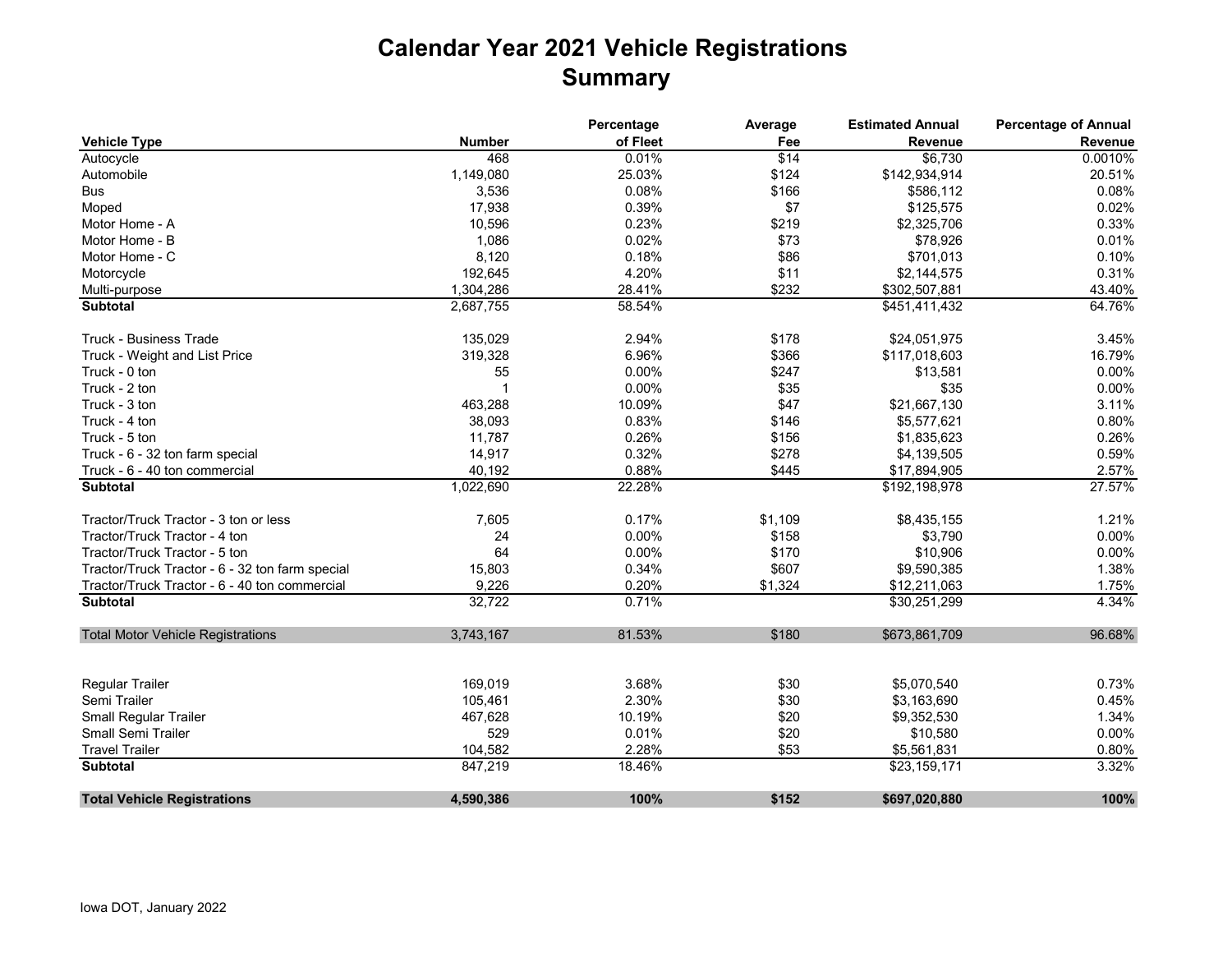## **Calendar Year 2021 Vehicle Registrations County-by-county**

|                                |                          |                 |                    |              |               |                      |              |                |                 |                |                | <b>Small</b>   |                              |                |                |                | Truck -         | Truck -           |                    |
|--------------------------------|--------------------------|-----------------|--------------------|--------------|---------------|----------------------|--------------|----------------|-----------------|----------------|----------------|----------------|------------------------------|----------------|----------------|----------------|-----------------|-------------------|--------------------|
|                                |                          |                 |                    |              | <b>Motor</b>  | <b>Motor</b>         | <b>Motor</b> |                | Multi-          | Regular        |                | Regular        | <b>Small Semi</b>            | <b>Truck</b>   | <b>Travel</b>  |                | <b>Business</b> | <b>Weight and</b> |                    |
| County                         | Autocycle Automobile     |                 | <b>Bus</b>         | <b>Moped</b> | <b>Home A</b> | Home B               | Home C       | Motorcycle     | purpose         | <b>Trailer</b> | Semi Trailer   | <b>Trailer</b> | <b>Trailer</b>               | <b>Tractor</b> | <b>Trailer</b> | <b>Truck</b>   | Trade           | List              | <b>Grand Total</b> |
| Adair                          | 3                        | 2,749           | 14                 | 48<br>54     | 31            | $\overline{4}$<br>3  | 24           | 559            | 3,032           | 826            | 927            | 1,489<br>843   | 3                            | 254            | 394            | 2,766          | 660             | 1,127             | 14,910             |
| Adams<br>Allamakee             | $\overline{1}$           | 1,262<br>4,939  | -5<br>12           | 66           | 27<br>40      | $\overline{2}$       | 16<br>43     | 345<br>964     | 1,653           | 601<br>1,057   | 425<br>993     | 3,745          | 3                            | 146<br>164     | 265<br>622     | 1,630          | 364<br>1,107    | 421<br>1,531      | 8,060<br>26,079    |
| Appanoose                      | -5                       | 4,611           | 32                 | 35           | 60            | -5                   | 48           | 828            | 6,439<br>4,982  | 920            | 637            | 2,679          | 6                            | 113            | 615            | 4,351<br>4,117 | 595             | 1,341             | 21,629             |
| Audubon                        | -1                       | 1.900           | 20                 | 40           | 19            | $\overline{2}$       | 14           | 493            | 2,426           | 608            | 785            | 1,270          | $\overline{2}$               | 303            | 292            | 1,879          | 747             | 686               | 11,487             |
| <b>Benton</b>                  | -3                       | 10.455          | 15                 | 148          | 137           | $\overline{7}$       | 73           | 1,976          | 10.747          | 2,069          | 1,423          | 6.343          | 3                            | 404            | 1.414          | 7,229          | 1,307           | 3.138             | 46,891             |
| <b>Black Hawk</b>              | 16                       | 45,899          | 150                | 594          | 326           | 51                   | 277          | 7,017          | 50,108          | 4,331          | 2,166          | 16,885         | 6                            | 556            | 3,354          | 16,903         | 3,069           | 11,455            | 163,163            |
| Boone                          | 3                        | 10,298          | 48                 | 300          | 160           | 6                    | 101          | 2,158          | 10,855          | 2,211          | 647            | 5,924          | 3                            | 303            | 1,316          | 6,014          | 1,069           | 3,391             | 44,807             |
| <b>Bremer</b>                  | $\overline{4}$           | 8,745           | 13                 | 318          | 84            | 10                   | 64           | 1,630          | 10,216          | 1,590          | 1,077          | 5,767          | $\overline{2}$               | 355            | 1,199          | 5,395          | 1,181           | 3,008             | 40,658             |
| Buchanan                       | $\overline{\mathbf{c}}$  | 7,839           | 12                 | 155          | 78            | 8                    | 73           | 1,365          | 7,802           | 1,581          | 1,099          | 5,096          | $\overline{2}$               | 380            | 1,038          | 5,376          | 972             | 2,473             | 35,351             |
| <b>Buena Vista</b>             | $\overline{\phantom{a}}$ | 6,519           | 18                 | 72           | 59            | $\overline{7}$       | 30           | 1,225          | 8,776           | 1,316          | 1,223          | 3,563          | $\overline{7}$               | 425            | 669            | 4,502          | 1,016           | 2,332             | 31,761             |
| <b>Butler</b>                  | 4                        | 5,160           | 22                 | 130          | 61            | $\overline{2}$       | 41           | 1,313          | 6,362           | 1,408          | 870            | 4,430          |                              | 391            | 947            | 4,721          | 853             | 1,779             | 28,495             |
| Calhoun                        |                          | 3,838           | -8                 | 77           | 59            | 1                    | 38           | 859            | 3,744           | 808            | 1,252          | 2,313          | 3                            | 430            | 536            | 3,036          | 1,052           | 996               | 19,051             |
| Carroll                        | $\overline{\phantom{a}}$ | 6,687           | 27                 | 249          | 91            | 3                    | 49           | 1,119          | 9,097           | 1,593          | 2,344          | 3,481          | 8<br>11                      | 640            | 867            | 4,562          | 1,875           | 2,515             | 35,209             |
| Cass                           |                          | 4.909<br>7,387  | 11<br>12           | 182<br>180   | 55<br>84      | $\overline{2}$<br>16 | 40<br>77     | 1,175<br>1,477 | 5,743<br>7,748  | 1,011<br>1,832 | 1,283<br>1,201 | 2,612<br>4,359 | $\overline{2}$               | 302<br>308     | 642<br>953     | 4,060<br>4,961 | 1,192<br>1,036  | 1,449<br>2,499    | 24,683<br>34,133   |
| Cedar<br>Cerro Gordo           | 8                        | 16,569          | 34                 | 450          | 155           | 19                   | 91           | 3,003          | 19,211          | 2,557          | 1,023          | 7,539          | 4                            | 408            | 1,490          | 7,653          | 1,780           | 4,299             | 66,293             |
| Cherokee                       | 5                        | 4,109           | -9                 | 114          | 41            | 3                    | 49           | 1,016          | 5,058           | 1,214          | 1,094          | 2,604          | $\overline{\mathbf{4}}$      | 358            | 601            | 3,421          | 899             | 1,422             | 22,021             |
| Chickasaw                      | 4                        | 4,765           | 8                  | 140          | 45            | 6                    | 37           | 895            | 5,213           | 1,286          | 1,802          | 3,299          | $\overline{2}$               | 407            | 627            | 4,052          | 1,174           | 1,293             | 25,055             |
| Clarke                         |                          | 3,819           | 8                  | 18           | 27            | -1                   | 31           | 527            | 3,827           | 672            | 690            | 1,738          | $\overline{2}$               | 93             | 452            | 2,978          | 392             | 1,065             | 16,341             |
| Clay                           | 8                        | 5,891           | 26                 | 243          | 64            | 10                   | 42           | 1,449          | 7,617           | 1,222          | 1,116          | 3,930          | 6                            | 405            | 746            | 4,207          | 993             | 1,825             | 29,800             |
| Clayton                        | 3                        | 6,409           | 11                 | 90           | 67            | 6                    | 62           | 1,468          | 7,448           | 1,370          | 1,524          | 4,782          | 11                           | 306            | 709            | 5,147          | 1,442           | 2,183             | 33,038             |
| Clinton                        | 13                       | 17,291          | 34                 | 319          | 185           | 9                    | 118          | 3,279          | 19,152          | 2,243          | 1,778          | 8,787          | 8                            | 424            | 1,804          | 9,481          | 1,227           | 5,702             | 71,854             |
| Crawford                       |                          | 5,670           | 14                 | 105          | 46            | 3                    | 23           | 986            | 6,814           | 1,230          | 1,651          | 2,625          | 8                            | 494            | 620            | 4,607          | 1,272           | 2,015             | 28,184             |
| Dallas                         | 11                       | 33,654          | 140                | 262          | 300           | 38                   | 190          | 3,892          | 44,577          | 3,312          | 728            | 8,779          | 9                            | 326            | 2,132          | 8,252          | 2,839           | 9,028             | 118,469            |
| Davis                          | $\overline{1}$           | 2,671           | -9                 | 51           | 36            | $\mathbf{1}$         | 25           | 473            | 3,004           | 755            | 770            | 1,626          | $\Delta$                     | 96             | 428            | 2,935          | 629             | 837               | 14,351             |
| Decatur                        |                          | 2.568           | $\overline{7}$     | 20           | 31            | $\overline{1}$       | 28           | 467            | 2,920           | 555            | 741            | 1,427          | 4                            | 129            | 377            | 2,715          | 467             | 692               | 13,149             |
| Delaware                       | $\mathbf{A}$             | 6,831           | 13                 | 117          | 65            | $\overline{2}$       | 59           | 1,340          | 7,696           | 1,908          | 1,061          | 4,188          | $\Delta$<br>$\overline{7}$   | 311            | 785            | 5,007          | 1,612           | 2,065             | 33,068             |
| <b>Des Moines</b><br>Dickinson | 11<br>10                 | 14,944<br>6.775 | 55<br>24           | 120<br>372   | 152<br>119    | 14<br>6              | 92<br>76     | 2,868<br>1.650 | 15,794<br>9.507 | 1,627<br>1.795 | 1,201<br>636   | 7,380<br>6.455 | $\overline{4}$               | 215<br>281     | 1,053<br>742   | 7,982<br>4.227 | 1,331<br>1.225  | 3,670<br>2.230    | 58,516<br>36.134   |
| Dubuque                        | 11                       | 33,304          | 48                 | 377          | 256           | 36                   | 203          | 5,066          | 41.930          | 4,749          | 1,381          | 11.477         | 10                           | 369            | 2,510          | 11.403         | 3,266           | 10,817            | 127.213            |
| Emmet                          | $\overline{4}$           | 3,485           | 18                 | 115          | 33            |                      | 30           | 810            | 4,080           | 769            | 745            | 2,243          | 4                            | 259            | 474            | 2,759          | 529             | 1,034             | 17,391             |
| Favette                        | $\overline{2}$           | 7,389           | 24                 | 157          | 66            | 11                   | 66           | 1,435          | 7,888           | 1,605          | 1,154          | 4,283          | $\overline{\mathbf{4}}$      | 349            | 932            | 5,571          | 1,160           | 2,068             | 34,164             |
| Floyd                          | 5                        | 6,004           | 12                 | 160          | 72            | $\overline{2}$       | 57           | 1,329          | 6,630           | 1,566          | 570            | 3,729          | 3                            | 295            | 843            | 4,290          | 700             | 1,550             | 27,817             |
| Franklin                       | 3                        | 3,493           | 28                 | 71           | 42            | 3                    | 32           | 754            | 4,501           | 1,084          | 839            | 2,206          | $\overline{4}$               | 357            | 554            | 3,138          | 804             | 1,091             | 19,004             |
| Fremont                        |                          | 2,715           | 11                 | 14           | 38            | $\overline{2}$       | 15           | 590            | 2,904           | 918            | 445            | 1,916          | 5                            | 210            | 372            | 2,346          | 580             | 1,065             | 14,147             |
| Greene                         |                          | 3,422           | 12                 | 66           | 59            | 5                    | 35           | 680            | 3,550           | 1,050          | 843            | 2,143          | $\overline{\mathbf{4}}$      | 415            | 511            | 2,821          | 737             | 1,052             | 17,405             |
| Grundy                         |                          | 4,391           | 39                 | 143          | 52            | $\overline{4}$       | 43           | 944            | 5,256           | 1,257          | 880            | 2,851          | 1                            | 527            | 661            | 3,201          | 878             | 1,690             | 22,818             |
| Guthrie                        | $\overline{4}$           | 4,132           | 12                 | 47           | 80            | $\overline{2}$       | 49           | 845            | 4,806           | 1,318          | 701            | 3,253          | $\overline{\mathbf{4}}$      | 260            | 697            | 3,340          | 813             | 1,469             | 21,832             |
| Hamilton                       | 7                        | 5,586           | 18                 | 140          | 63            | 4                    | 56           | 1,076          | 6,350           | 1,119          | 879            | 3,392          | 2                            | 360            | 852            | 3,883          | 1,025           | 1,814             | 26,626             |
| Hancock<br><b>Hardin</b>       | $\overline{2}$<br>9      | 4,136<br>5,838  | 17<br>31           | 223<br>201   | 53<br>96      | 8<br>9               | 39<br>37     | 1,065<br>1,309 | 4,968<br>7,004  | 945<br>1,316   | 889<br>1,576   | 2,961<br>3.540 | $\overline{2}$<br>11         | 338<br>539     | 673<br>874     | 3,276<br>4,589 | 792<br>1,587    | 1,197<br>1,969    | 21,584<br>30,535   |
| Harrison                       | 3                        | 5,910           | 10                 | 62           | 70            | 8                    | 57           | 1,323          | 6,307           | 1,264          | 1,045          | 3.452          | $\overline{7}$               | 249            | 898            | 4,580          | 1,041           | 2,144             | 28,430             |
| Henry                          |                          | 7,430           | 26                 | 123          | 82            | 3                    | 50           | 1,471          | 7,515           | 1,098          | 717            | 3,619          | -5                           | 160            | 775            | 5,145          | 764             | 1,906             | 30,890             |
| Howard                         |                          | 3,488           | -5                 | 90           | 43            | 6                    | 31           | 761            | 4,500           | 997            | 851            | 2,209          | 3                            | 255            | 557            | 3,264          | 871             | 858               | 18,790             |
| Humboldt                       |                          | 3,415           | 10                 | 101          | 40            | 3                    | 36           | 1,131          | 4,166           | 956            | 825            | 2,420          | 3                            | 280            | 553            | 2,792          | 877             | 1,134             | 18,742             |
| Ida                            |                          | 2,395           | 9                  | 69           | 28            |                      | 12           | 577            | 2,999           | 687            | 1,023          | 1,630          | 3                            | 273            | 421            | 2,209          | 568             | 1,095             | 14,000             |
| lowa                           | 3                        | 6,341           | 16                 | 142          | 80            | 9                    | 54           | 1,202          | 7,313           | 1,336          | 890            | 3,619          | $\overline{7}$               | 303            | 790            | 4,846          | 998             | 2,006             | 29,955             |
| Jackson                        |                          | 7,598           | 18                 | 109          | 79            | 10                   | 64           | 1,490          | 8,759           | 1,613          | 1,142          | 4,639          | 9                            | 176            | 915            | 5,697          | 1,107           | 2,486             | 35,91'             |
| Jasper                         | 5                        | 14,454          | 31                 | 179          | 185           | 11                   | 128          | 3,041          | 14,755          | 2,368          | 1,482          | 6,386          | $\overline{7}$               | 464            | 1,747          | 8,319          | 1,582           | 4,196             | 59,340             |
| Jefferson                      | $\overline{2}$           | 6,547           | 15                 | 76           | 61            | 16                   | 52           | 1,054          | 5,947           | 990            | 667            | 2,607          | 6                            | 182            | 531            | 3,645          | 591             | 1,188             | 24,177             |
| Johnson                        | 9                        | 50,068          | 181                | 1,227        | 243           | 63                   | 250          | 5,705          | 53,278          | 3,560          | 1,204          | 10,525         | 6<br>$\Delta$                | 337            | 1,975          | 11,410         | 2,837           | 8,832             | 151,710            |
| Jones                          |                          | 7,459           | 27<br>$\mathbf{q}$ | 158          | 100           | 9<br>$\Delta$        | 82           | 1,417          | 8,428           | 1,790<br>844   | 784            | 4,503          | 5                            | 213            | 893            | 5,377          | 1,073           | 2,259             | 34,576             |
| Keokuk<br>Kossuth              | -3<br>-3                 | 3,811<br>5.329  | 24                 | 35<br>169    | 53<br>73      | 8                    | 35<br>52     | 798<br>1,374   | 4,269<br>6,784  | 1,785          | 1,143<br>1,572 | 2.300<br>4,389 | 3                            | 322<br>815     | 665<br>756     | 3,649<br>4,878 | 959<br>1,658    | 1,105<br>1.500    | 20,009<br>31,172   |
| Lee                            | $\overline{4}$           | 12.956          | 45                 | 143          | 155           | 3                    | 106          | 2.696          | 13.334          | 2.060          | 1,115          | 6.320          | 6                            | 194            | 1.134          | 9.046          | 1.077           | 3.764             | 54,158             |
| Linn                           | 28                       | 85,621          | 179                | 886          | 643           | 77                   | 475          | 11,454         | 92,480          | 7,061          | 2,261          | 21,794         | 11                           | 668            | 5,124          | 25,196         | 5,927           | 19,414            | 279,299            |
| Louisa                         |                          | 4,490           | 6                  | 50           | 51            | $\overline{4}$       | 29           | 764            | 4,408           | 908            | 530            | 3,239          | 5                            | 175            | 536            | 3,484          | 514             | 1,446             | 20,640             |
| Lucas                          | 3                        | 3,091           | 10                 | 45           | 40            | $\overline{4}$       | 33           | 639            | 3,444           | 944            | 312            | 2,116          | $\overline{2}$               | 88             | 523            | 2,987          | 482             | 961               | 15,724             |
| Lyon                           |                          | 4,402           | 23                 | 189          | 49            | $\overline{2}$       | 26           | 928            | 5,546           | 1,080          | 1,299          | 2,577          | $\overline{4}$               | 322            | 728            | 3,864          | 1,100           | 1,155             | 23,295             |
| Madison                        |                          | 5,834           | 15                 | 86           | 90            | $\overline{5}$       | 67           | 1,297          | 7,220           | 2,109          | 513            | 3,784          | 13                           | 210            | 940            | 4,744          | 1,388           | 2,550             | 30,868             |
| Mahaska                        |                          | 7,512           | 26                 | 110          | 103           | 11                   | 79           | 1,672          | 8,557           | 1,349          | 1,241          | 4,187          | 6                            | 329            | 1,244          | 5,554          | 882             | 2,596             | 35,459             |
| Marion                         | -7                       | 11,972          | 57                 | 265          | 148           | 12                   | 103          | 2,223          | 13,645          | 2,390          | 944            | 5,967          | 6                            | 266            | 1,552          | 7,482          | 1,065           | 3,988             | 52,092             |
| Marshall                       | 10                       | 14,586          | 41                 | 104          | 105           | 9                    | 101          | 2,292          | 15,352          | 2,113          | 933            | 5,775          | 2                            | 426            | 1,220          | 7,581          | 1,155           | 4,104             | 55,909             |
| <b>Mills</b>                   |                          | 5.758           | 11                 | 38           | 81            | 7                    | 63           | 1,233          | 6,621           | 1.048          | 669            | 3,068          | 9                            | 189            | 763            | 3,738          | 587             | 2,601             | 26,491             |
| Mitchell                       |                          | 3,958           | 19                 | 149          | 56            | $\overline{1}$       | 41           | 811            | 4,740           | 1,173          | 855            | 2,669          | 3                            | 295            | 641            | 3,364          | 672             | 1,196             | 20,644             |
| Monona                         |                          | 3,576           | 14                 | 66           | 45            | $\overline{2}$       | 31           | 901            | 3,600           | 855            | 640            | 2,078          | 9                            | 223            | 453            | 3,059          | 594             | 1,154             | 17,301             |
| Monroe                         | $\overline{7}$           | 2,921<br>3.768  | -6<br>9            | 51<br>58     | 43<br>41      | 6                    | 28<br>40     | 464            | 3,100<br>4.394  | 588<br>742     | 594<br>696     | 1,691<br>1,890 | $\overline{\mathbf{4}}$<br>4 | 88             | 423<br>471     | 2,388<br>3,032 | 481<br>673      | 936<br>1,153      | 13,806<br>17,965   |
| Montgomery<br><b>Muscatine</b> | 6                        | 16,769          | 40                 | 267          | 188           | 10                   | 136          | 750<br>3,020   | 17,041          | 1,849          | 721            | 7,302          | 5                            | 231<br>287     | 1,379          | 8,526          | 970             | 4,806             | 63,322             |
| Obrien                         | 2                        | 4,998           | 15                 | 250          | 62            | $\overline{2}$       | 41           | 1,235          | 6,295           | 1,019          | 1,225          | 3,166          |                              | 364            | 748            | 3,748          | 1,185           | 1,432             | 25,787             |
| Osceola                        |                          | 2,268           |                    | 78           | 20            | 3                    | 17           | 666            | 2,828           | 572            | 973            | 1,405          | $\overline{2}$               | 294            | 343            | 2.315          | 574             | 635               | 13,001             |
| Page                           |                          | 5,015           | $\mathbf{Q}$       | 67           | 45            | 4                    | 39           | 1,036          | 5,908           | 1,146          | 636            | 2,627          |                              | 189            | 612            | 4,403          | 707             | 1,600             | 24,044             |